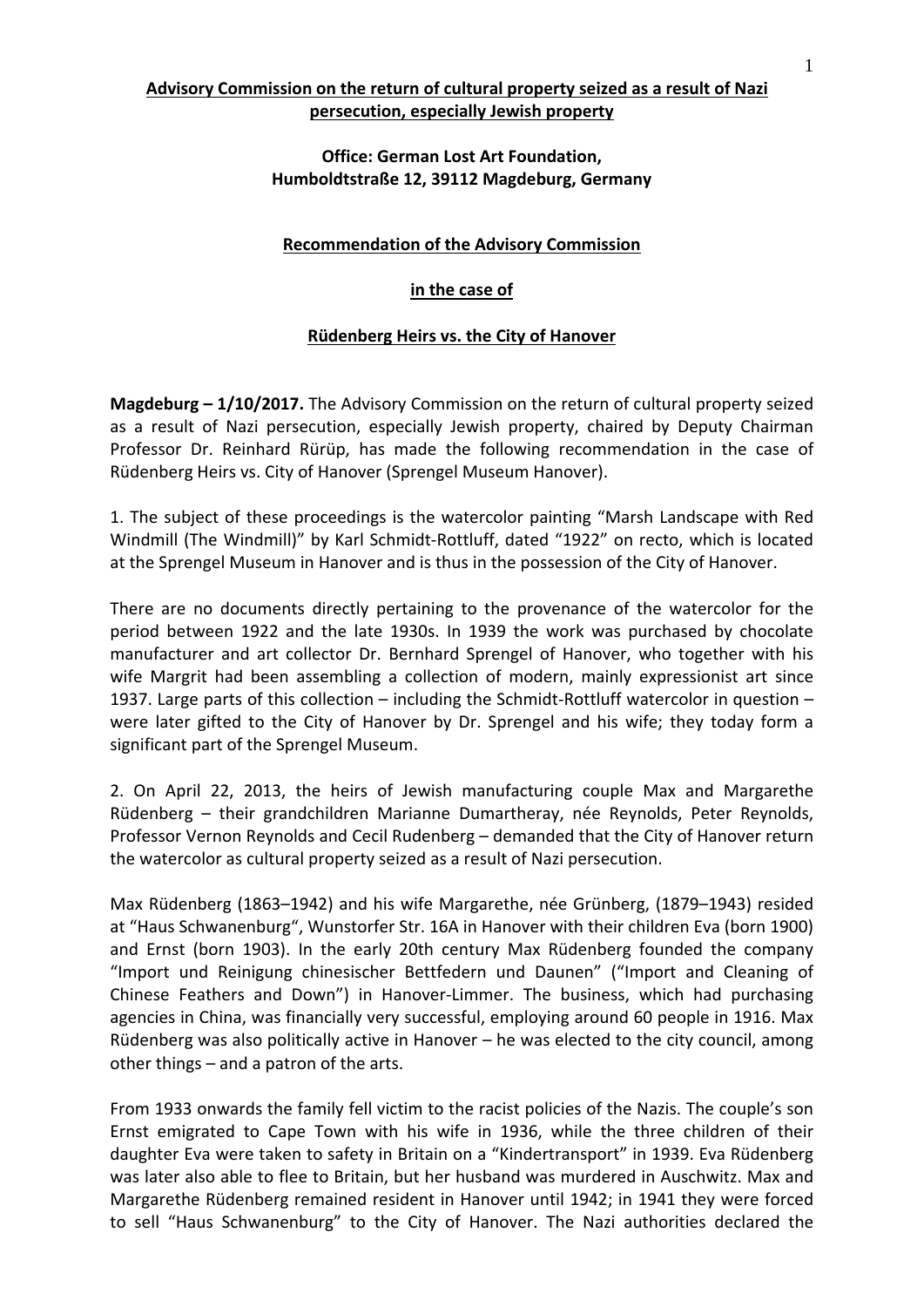property a "Judenhaus" (Jew house), and the Rüdenbergs were only allowed to continue using two of its rooms. On July 23, Max and Margarethe Rüdenberg were deported to Theresienstadt, where Max Rüdenberg died in September 1942 and his wife Margarethe in October 1943. Their entire estate became the property of the Reich by order dated July 1, 1942.

The Rüdenberg collection focused mainly on East Asian art, but it also included modern art. Due to increased discrimination against Jewish businesspeople, the "Vermögensabgabe" (property levy) demanded of Jews after November 9, 1938, and other special levies the couple found themselves under such financial pressure that they were forced to sell items from their art collection. Under the pretext of protecting the collection from air raids Max Rüdenberg was then coerced into agreeing to the relocation of the rest of the collection. On August 2, 1942, the remaining collection – mainly items from East Asia – was taken to the Kestner Museum in twelve crates and later relocated further.

3. In light of the persecution suffered by the Rüdenberg family it is evident, as the City of Hanover also unreservedly acknowledges, that they belong to the group of people entitled to restitution for cultural property seized due to Nazi persecution.

Disputed in the present case is however whether the watercolor by Schmidt‐Rottluff which the heirs are demanding be returned was part of the Rüdenberg collection, and if so, when and how it was transferred from that collection into the collection of the Sprengel family.

As the parties were unable to reach an agreement on this matter they agreed to submit the case to the Advisory Commission. They set out their positions in written statements dated 10/31/2015 and 09/19/2016 (Rüdenberg heirs) and 03/17/2016 and 11/14/2016 (City of Hanover) and moreover had the opportunity on November 22, 2016, to present their arguments orally at a hearing before the Commission.

4. As no purchase or sales documents for the acquisition of the watercolor by Max Rüdenberg or for its sale and its purchase by Dr. Sprengel survive, the Rüdenberg heirs base their claim for restitution on an inventory card from the Sprengel collection and on the information provided in the catalog for a Schmidt‐Rottluff retrospective held at Staatsgalerie Stuttgart on the occasion of the artist's 85th birthday in 1969.

The typed inventory card lists the provenance of the 1922 watercolor "Marsh Landscape with Red Windmill" by Karl Schmidt-Rottluff as follows: "Acquired from Pfeiffer, Hanover, 1939. Previous owner: unknown". The last word was later crossed out by hand and corrected to: "Max Rüdenberg family, Hanover‐Limmer". While there is no agreement on whether the inventory card was created in the course of Dr. Alfred Hentzen's efforts to compile a collection catalog in the late 1940s or during the cataloging work of then‐trainee Barbara Mundt in the mid‐1960s, the correction is undisputedly in the handwriting of Margrit Sprengel. It is assumed that this correction was made in the late 1960s. The entry listing the Rüdenberg family as previous owners remained unaltered for more than four decades, until the Rüdenberg heirs made their restitution claim.

For the 1969 retrospective, Dr. Günther Thiem (1917–2015), director of the Department of Prints, Drawings and Photographs at Staatsgalerie Stuttgart and an art historian, Schmidt‐ Rottluff expert and friend of the artist, compiled a catalog financed by, among others, Dr. Bernhard Sprengel. This catalog lists the "Marsh Landscape with Red Windmill" of 1922 under no. 23 with the following provenance information: "Provenance: Max Rüdenberg,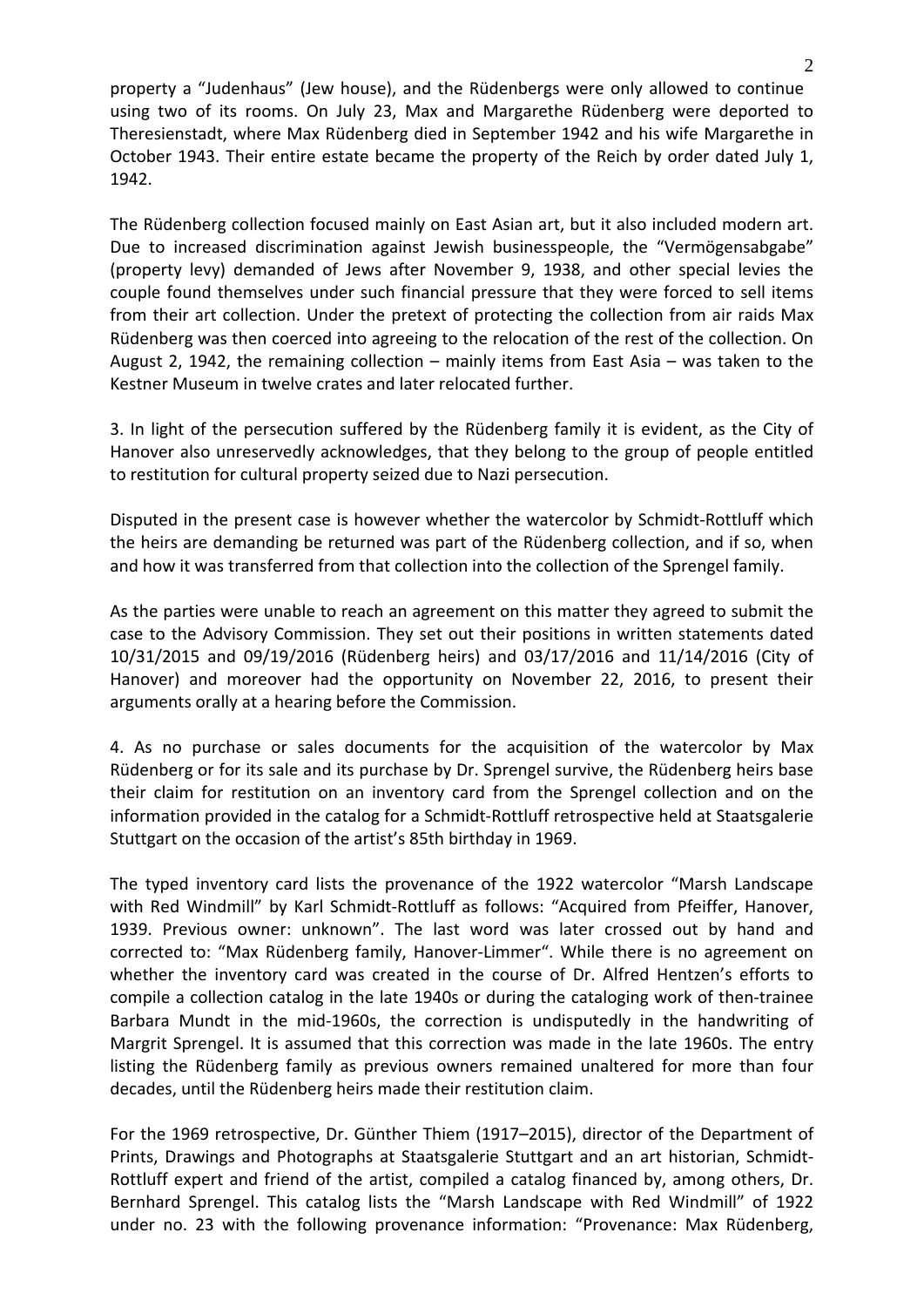Hanover-Limmer (probably from an exhibition held by the Kestner Society). Dr. Bernhard Sprengel, Hanover". In the foreword to the catalog Dr. Thiem explained that he had made efforts to determine the provenance of the exhibited works but had not always succeeded.

Regarding the time at which the watercolor was acquired by Max Rüdenberg the claimants point out that the director of the Kestner Society received 13 watercolors from Schmidt-Rottluff in 1922, one of which was described as "By the Windmill" (as the titles of Schmidt‐ Rottluff watercolors were often not definitive, but instead tended to vary, this may have been the watercolor in question). The information in the 1969 catalog, according to which Rüdenberg bought the watercolor from an exhibition held by the Kestner Society, is supported by the fact that Rüdenberg was one of the Society's founding members in 1916 and is proven to have purchased artworks from the exhibitions held by the Kestner Society.

A letter written by Dr. Sprengel to Berlin gallery owner Joseph Nierendorf on July 5, 1939, is presented as evidence for the date on which Dr. Sprengel acquired the watercolor. It reads: "Yesterday I found two pages at a friend's that we have with great pleasure added to our collection: 1 watercolor by Schmidt‐Rottluff from 1922 and a lithograph of a woman in profile by Nolde. I paid RM 180.‐ for the Schmidt‐Rottluff and RM 40.‐ for the Nolde lithograph. I think that is cheap." The fact that no other watercolor by Schmidt‐Rottluff from 1922 is known to have existed in the Sprengel collection leads the claimants to the conclusion that the work in question must have been the "Marsh Landscape with Red Windmill" or "The Windmill" (the work's older title). This acquisition date would also, according to the claimants, match the period in which Rüdenberg was forced to sell parts of his collection.

In connection with the letter to Nierendorf the claimants interpret the information "Purchased from Pfeiffer, Hanover, 1939" on the inventory card to mean that the "friend" was the antiques and art dealer Erich Pfeiffer in Hanover, with whom Rüdenberg also had a business relationship at this time, making it highly likely that Pfeiffer had previously bought the watercolor from Rüdenberg or agreed to sell it for him on commission.

5. The City of Hanover has countered the assumption of the watercolor's provenance from the Rüdenberg collection by stating that firstly it is not proven that the painting was ever the property of Max Rüdenberg and secondly it cannot be proven that he put such an item up for sale in the presumed period (1938/39).

The entries on the inventory card cannot be considered sufficient evidence, according to the respondent, and cannot replace definitive records of ownership or purchase. With regard to the handwritten entry by Margrit Sprengel the respondent notes that she was not an art historian and had not undertaken any research of her own into the collection. Furthermore, other provenance information in the collection's inventory had also proven incorrect. The provenance information in the 1969 catalog had been based only on assumptions by Dr. Thiem, not on verifiable facts; it should moreover be noted, according to the respondent, that the provenance information for even the very next catalog item, no. 24, is inadequate.

The City of Hanover further contends that the Rüdenberg heirs cannot base their claims regarding ownership and loss of ownership on prima facie evidence, and notes that one of several possibilities being more likely than the other does not constitute adequate proof. According to the respondent, neither the inventory card nor the catalog information can be considered clear evidence of ownership or loss thereof. The City of Hanover claims that art dealer Pfeiffer dealt mainly in antiques, and not in modern art, making it highly unlikely that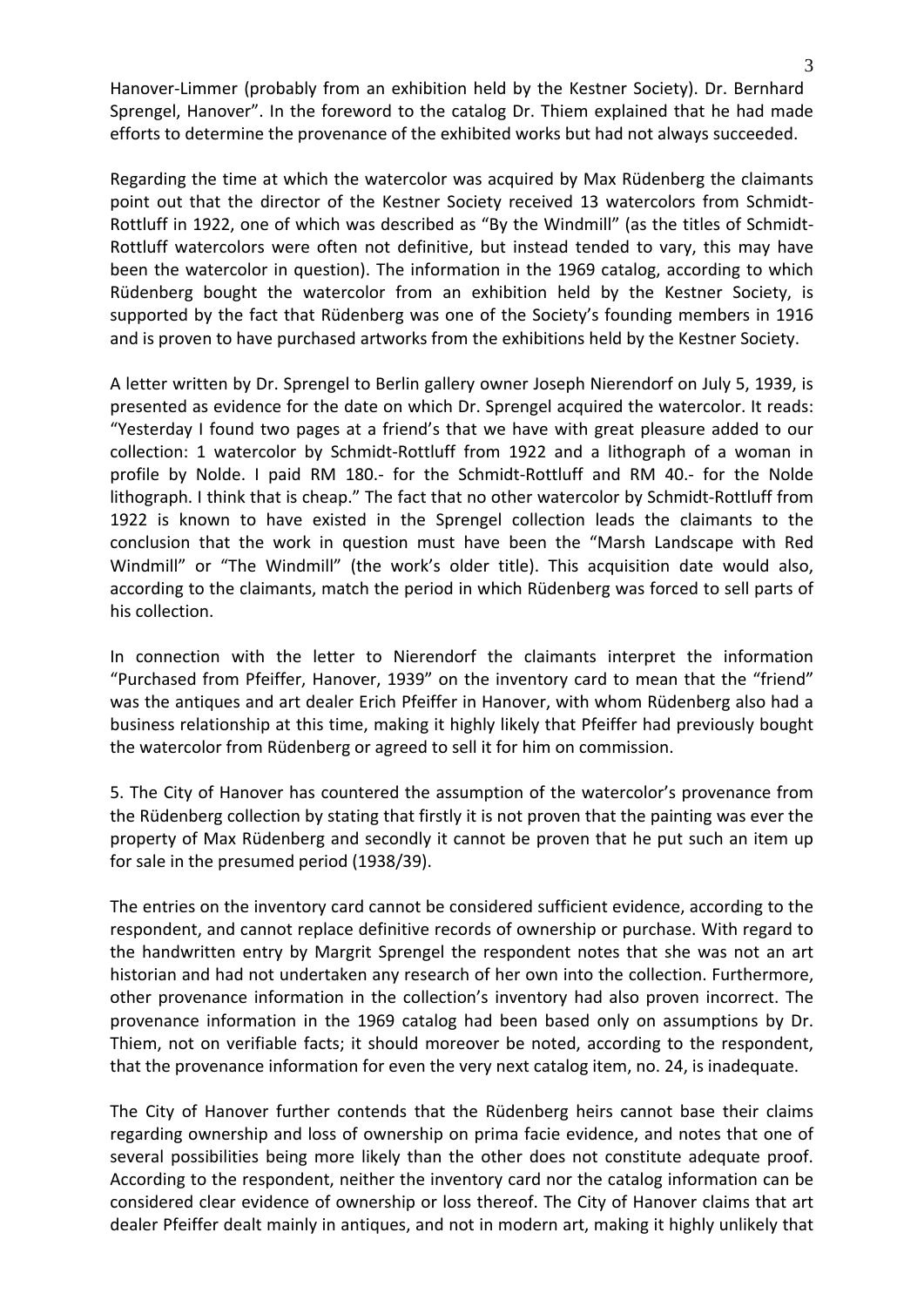the Schmidt‐Rottluff watercolor was bought and sold by Pfeiffer; the documents of the Sprengel family moreover provide no indication of a business relationship with Pfeiffer. Even if one were to assume that Rüdenberg had owned and sold the painting, this could, according to the respondent, also have occurred at a much earlier date, possibly before 1935. As Dr. Sprengel had also sold on paintings, his letter to Nierendorf might furthermore refer to another Schmidt‐Rottluff watercolor that can no longer be identified. The respondent concludes that in light of the cited sources the standards of provenance research do not allow provenance to be ascertained with regard to Max Rüdenberg, and the restitution claim is therefore unfounded.

6. The Advisory Commission has carefully examined the arguments presented by the parties and the documents they have submitted and has arrived at the following conclusions:

Both the inventory card and the catalog entry can fundamentally be considered facts that justify a strong assumption that Max Rüdenberg owned the watercolor. Alongside the collection items themselves, inventory cards are a central component of any collection, as only they make it possible to identify the individual items in the collection. It can therefore be presumed that the inventory cards pertaining to a collection are not created without very reliable information. In the present case this applies both to the information from Barbara Mundt and to the correction made by Margrit Sprengel. That Margrit Sprengel was not a trained art historian is irrelevant in this regard. She was familiar with the creation and management of the collection; it is difficult to imagine that she would have made such a change without being certain, and further unlikely that she would have done so without consulting her husband. In this case it moreover seems reasonable to assume that the Sprengel and Rüdenberg families were acquainted – both men were well‐known in Hanover, were art lovers and collectors and also members of the Kestner Society. In light of the political and racist threat to the sellers' very existence Margrit Sprengel may therefore have better recalled the acquisition of this watercolor from the Rüdenbergs (she used the term "Rüdenberg family" in her correction) than she might other acquisitions made for the collection.

Regarding the note on provenance in the printed catalog it can hardly be assumed that the renowned art historian and Schmidt‐Rottluff expert Dr. Thiem made this statement without verified information, not least as in contrast to the note on the acquisition "from an exhibition held by the Kestner Society" Max Rüdenberg's name was not given as merely "probable". From experience it can reasonably be assumed that Thiem, if he had no written documents on the painting's provenance, would have asked the person who knew best: the buyer, owner and provider of the watercolor, Dr. Bernhard Sprengel himself, with whom Dr. Thiem had long been in contact and who was also involved in funding the catalog. There is moreover no obvious reason or explanation as to why Max Rüdenberg should have been named as the previous owner in both the catalog and the inventory card of the Sprengel Collection if he was not. As opposed to an art dealer, who frequently sells items on commission, it must in the case of a collector like Max Rüdenberg moreover be assumed that a work of art that was in his possession and sold by him would also be his property, if there is no evidence to the contrary

There is no concrete evidence for the assumption that Max Rüdenberg might have sold the watercolor at a much earlier date than late 1938/1939. No information exists regarding sales from his collection before this time, and his financial situation up until then evidently did not necessitate that he sell any part of it. When intensifying persecution finally forced him to do so, it makes sense to assume that he initially left the core of his collection, the East Asian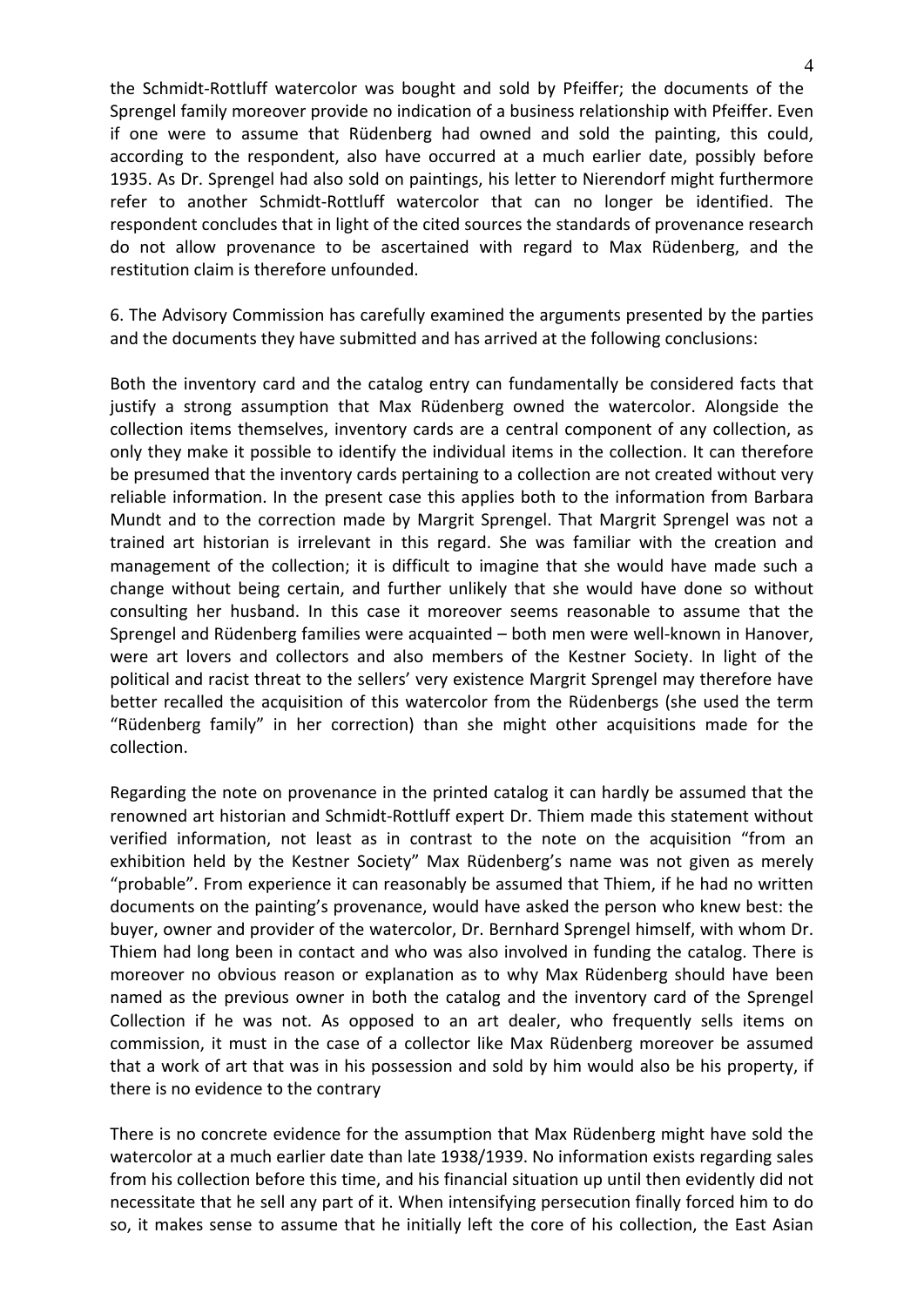items, untouched and instead sold other works less central to the collection, such as the watercolor in question. In light of the difficult persecution situation such sales regularly had to be made below value; the Rüdenbergs were also no longer able to freely dispose of the proceeds of the sale.

The role Hanover antiques and art dealer Erich Pfeiffer played in the transfer of ownership from Rüdenberg to Sprengel cannot be definitively established. There is clear evidence that Max Rüdenberg maintained a business relationship with Pfeiffer regarding the necessary sale of items from his property, so that it appears possible, perhaps even probable, that the watercolor was sold to or through Pfeiffer. Regarding its purchase by Dr. Sprengel, the inventory card unambiguously states, "Acquired from Pfeiffer, Hanover, 1939", whereas Dr. Sprengel himself reported in his letter to Nierendorf dated July 6, 1939, that he had "yesterday" bought a 1922 Schmidt‐Rottluff watercolor from a "friend", which seems to argue against his having purchased it from Pfeiffer. The choice of words in the letter may however be explained by the fact that it was at this time already necessary to be particularly careful when trading in what was known as "degenerate art", so that it may have been preferable to avoid using names. This would resolve the apparent contradiction between having purchased from a dealer and the described purchase from a "friend".

7. Considering the evidential difficulties frequently arising from the persecution, forced emigration, deportation to camps, total loss of property and murder of previous owners in restitution cases, in the present case the inventory card and the provenance information in the exhibition catalog provide such a strong and reliable presumption of Max Rüdenberg's original ownership that a general claim that there may be a potential other owner or another possible course of events is insufficient to disprove it. No specific facts that would argue against this presumption have however been presented to the Commission.

Against this background the Advisory Commission has arrived at the conclusion that the watercolor "Marsh Landscape with Red Windmill (The Windmill)" by Karl Schmidt-Rottluff was taken from Max Rüdenberg, or from the Rüdenberg family, as a result of Nazi persecution. The Commission therefore recommends that the City of Hanover return the artwork to the heirs.

\*\*\*

The function of the Advisory Committee is to mediate disagreements between those currently in possession of cultural property and the former owners of said cultural property, or their heirs, if requested to do so by both parties. The Commission can make an ethically based recommendation to resolve the conflict. Contributors to the above recommendation as members of the Commission in an honorary capacity were historian Professor Dr. Reinhard Rürup as acting deputy chairman; the former president of the German Bundestag, Professor Dr. Rita Süssmuth; the former president of the Federal Constitutional Court, Professor Dr. Hans‐Jürgen Papier; legal scholar Dr. Hans Otto Bräutigam; philosopher of law Professor Dr. Dietmar von der Pfordten; art historian Professor Dr. Wolf Tegethoff; and philosopher Professor Dr. Ursula Wolf.

The German Lost Art Foundation is the office of the Advisory Commission and the point of contact for applicants.